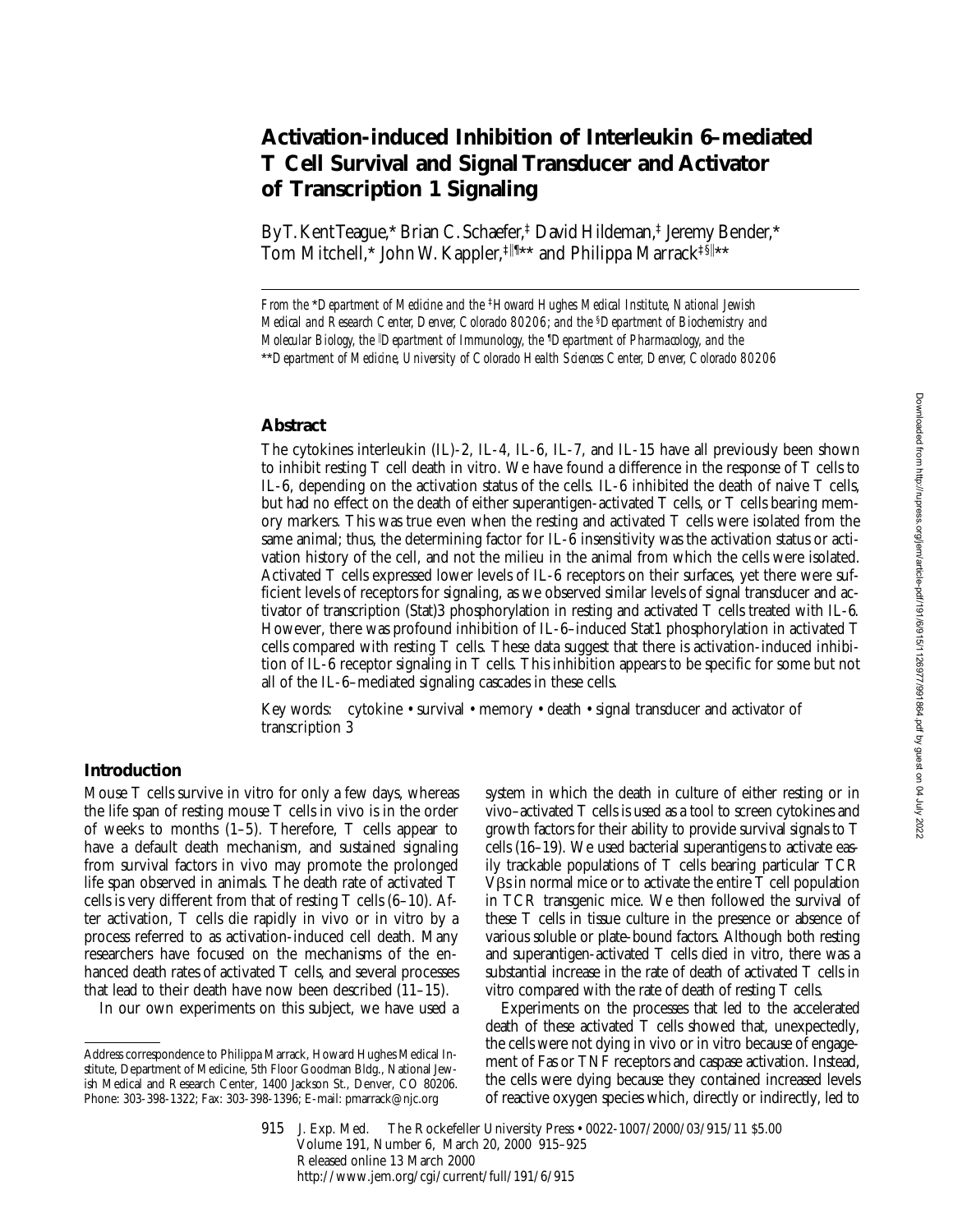the destruction of the cells (20). In unpublished work, similar results have been obtained for T cells stimulated with conventional antigens, so this caspase-independent death is not restricted to T cells activated with superantigens.

The search for the factors that regulate the survival of resting and activated T cells has implicated several mechanisms. Engagement of their TCRs by MHC has been reported to be required for the prolonged survival of resting T cells in vivo (21, 22). Engagements of CD28, other cell surface molecules, or the cytokines that bind the common  $\gamma$  chain cytokine receptor family appear to be capable of blocking activation-induced T cell death in several systems (23–26).

Using superantigen-activated T cells, we identified several cytokines that inhibited the death of T cells. These included members of the IL-2 family of cytokines, IL-2, IL-4, IL-7, and IL-15  $(17, 19)$ . IL-4 and IL-7 were more efficient inhibitors of resting T cell death than IL-2 and IL-15, probably because resting T cells do not bear high affinity receptors for these latter cytokines. Of these cytokines, IL-2 is known to make T cells in vivo more susceptible to activation-induced cell death (27). The fact that this cytokine prevents the death of activated T cells in vitro suggests that activated T cells may be dying for different reasons in animals than in tissue culture dishes. However, we do not believe this is so because we do not think that IL-2 is the effector of either death or survival of the activated T cells in animals. IL-2 is not being made in large quantities at the time the activated cells are about to die, and the activated T cells do not contain the high levels of *Bcl2* characteristic of IL-2 family exposure (28).

We previously showed that the proinflammatory cytokine IL-6 prevented the death of resting T cells (16); however, we did not then study the effect of IL-6 on activated or memory T cells. Since we previously showed that an LPSinduced proinflammatory environment could provide rescue of activated T cells from in vivo deletion, it was of interest to us to determine if IL-6 could rescue activated T cells in vitro. IL-6 was singled out as a good candidate because none of the other proinflammatory cytokines we tested had been capable of rescuing the resting T cells.

In this paper, we report that IL-6 had no effect on the survival of T cells, either activated in vivo or bearing memory markers. Bystander resting T cells from mice containing activated T cells could be rescued from death by IL-6; therefore, T cell activation appeared to be the determining factor for IL-6 insensitivity. We found only a moderate loss of IL-6 receptors after in vivo T cell activation with superantigen. We show that the loss of IL-6 sensitivity in the activated cells was not due to a complete lack of IL-6 receptor signaling, as IL-6 induced phosphorylation of signal transducer and activator of transcription  $(Stat)^1$  3 in the activated cells. There was a loss of Stat1 phosphorylation in response to IL-6 in the activated T

cells; thus, T cell activation appears to elicit an inhibitor specific for Stat1 signaling.

In sum, these results show that activation has several effects on T cells. Activation reduces T cells' ability to respond to a survival signal, IL-6, supplied by activation of innate immunity while increasing their ability to respond to signals (provided in part by activated T cells themselves) that include some members of the IL-2 family of cytokines.

#### **Materials and Methods**

*Reagents and Mice.* Recombinant mouse IL-2, IL-4, IL-6, and IL-7 were purchased from R&D Systems. FITC- and PE-coupled antibodies against TCR V $\beta$ 4, V $\beta$ 5, V $\beta$ 6, V $\beta$ 8, V $\beta$ 11, and V $\beta$ 14, biotinylated antibodies against IL-6 receptor  $\alpha$  chain, and biotinylated isotype control antibodies (rat  $IgG2b<sup>\kappa</sup>$ ) were purchased from PharMingen. B220-specific FITC- and Cychrome®-coupled antibodies were purchased from PharMingen. The secondary staining reagent streptavidin-Cychrome® was also purchased from Phar-Mingen. The anti-TCR  $V\beta3$  mAb KJ25a, the anti-TCR mAb H57-597 (H597), and the anti–I-Ab mAb Y3P were purified from hybridoma supernatants and FITC coupled in our laboratory. The phospho-Stat3 (Tyr<sub>705</sub>), phospho-Stat3 (Ser<sub>727</sub>), and phospho-Stat1  $(Tyr_{701})$  rabbit polyclonal anti–mouse antibodies were from New England Biolabs. The rabbit polyclonal anti–mouse Stat3 and Stat1 antibodies were from Santa Cruz Biotechnology. The peroxidaselabeled goat anti–rabbit IgG antibody was from Kirkegaard & Perry Laboratories. FITC–annexin V was purchased from R&D Systems. Propidium iodide (PI) was from Sigma Chemical Co. The protease and phosphatase inhibitors PMSF,  $Na<sub>3</sub>VO<sub>4</sub>$ , NaF, aprotinin,  $\alpha$ 1 antitrypsin, and leupeptin were from Sigma Chemical Co. C57BL/10SnJ (C57BL/10), BALB/cByJ (BALB/c), and B10.BR/ SgSnJ (B10.BR) female mice were purchased from The Jackson Laboratory. B10.BR mice transgenic for the V $\beta$ 3<sup>+</sup> TCR, AD10, were bred from mice provided by Dr. S. Hedrick (University of California, San Diego, CA). FBS was purchased from Intergen or from Summit Biotechnology. MEM culture medium was purchased from GIBCO BRL. Staphylococcal enterotoxin A (SEA) and SEB were purchased from either Sigma Chemical Co. or ToxinTech.

*T Cell Activation.* Cells were activated in vivo with bacterial superantigens. We have found that mouse strain and superantigen (SEB versus SEA) are irrelevant in our in vitro system of T cell death and survival. B10.BR female mice were injected either intraperitoneally or intravenously with the amount of SEA indicated in the figure legends. C57BL/10 female mice were injected intravenously or intraperitoneally with 150  $\mu$ g SEB. T cells were isolated after the times indicated in the figure legends.

*T Cell Isolation and Culture.* LNs from B10.BR or C57BL/10 mice were removed and pressed through cell strainers (Falcon; Becton Dickinson) to produce single cell suspensions. The cell suspensions were enriched for T cells by passage through nylon wool columns (29). Cells were suspended in MEM supplemented with 10% FBS and nonessential amino acids (CTM) and plated in 96-well plates (Falcon; Becton Dickinson) at the densities indicated in the figure legends. Cells were cultured in the presence or absence of the indicated cytokines and/or inhibitors at a final volume of 200  $\mu$ l per well.

*Isolation and Culture of Memory versus Naive T Cells.* Spleens were harvested from 6-mo-old BALB/c female mice. We used BALB/c mice in these experiments because we needed mice that contained a reasonable number of memory cells and BALB/c mice of this age had such cells and were available. The spleens were passed

<sup>1</sup>*Abbreviations used in this paper:* HPRT, hypoxanthine ribosyltransferase; Jak, Janus kinase; PI, propidium iodide; PIAS, protein inhibitor of activated Stat; SEA and SEB, staphylococcal enterotoxin A and B; SOCS, suppressor of cytokine signaling; Stat, signal transducer and activator of transcription.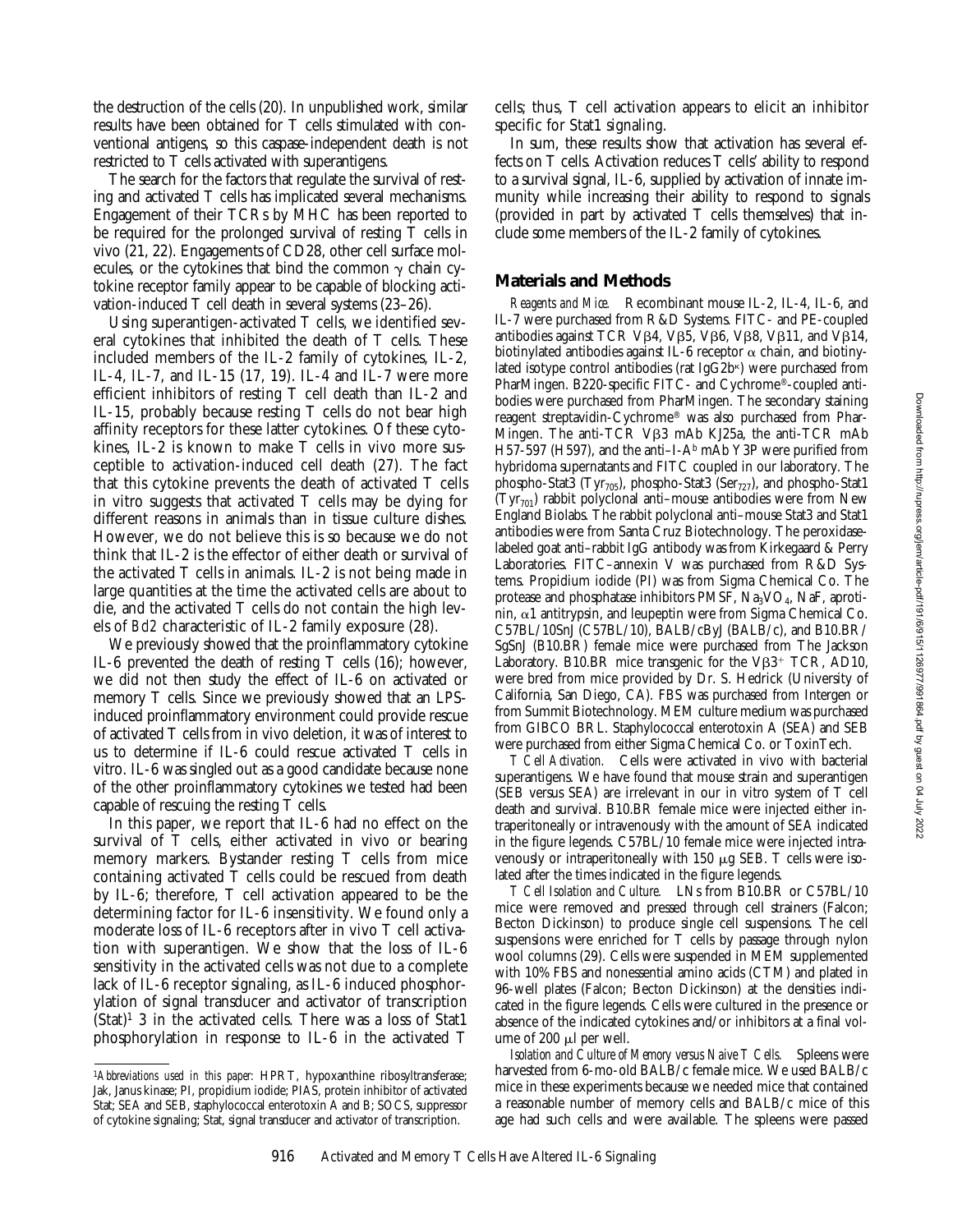through cell strainers, and cells were enriched for T cells by passage through nylon wool columns. The cells were then stained with anti-B220–FITC, anti–MAC-1–FITC, anti-CD44–Cychrome, and either anti-CD45RB–PE or anti-CD62L–PE. The cells were sorted using a MoFlo™ cell sorter from Cytomation. The cells were gated on live cells and all  $FITC<sup>+</sup>$  cells were dumped. The remaining cells were sorted into naive (CD44<sup>low</sup>CD45RBhigh or CD44lowCD62Lhigh) and memory (CD44highCD45RBlow or CD44highCD62Llow) populations. The cells were cultured at 37°C for 30 h at 105 cells per well in CTM containing heat-inactivated FBS and the cytokines indicated in the figures.

*Cell Death Analysis.* Immediately after isolation from the mouse or after in vitro culture under various conditions, cells were analyzed for death by PI exclusion or FITC–annexin V binding. In the PI exclusion assays, the cells were first stained on ice with FITC-coupled anti-TCR antibodies, washed, and then incubated on ice with 0.5  $\mu$ g/ml PI for at least 15 min before analysis. In the FITC–annexin V assays, cells were stained with FITC–annexin V in annexin V binding buffer (BSS supplemented with 2.5 mM  $CaCl<sub>2</sub>$ ) at room temperature for 15 min. The cells were then washed with cold binding buffer and immediately put on ice until analyzed. Flow cytometry analysis was performed with a Becton Dickinson FACScan™ instrument (Becton Dickinson). Data were analyzed using either PC Lysis II™ software (Becton Dickinson) or CELLQuest™ software (Becton Dickinson).

*IL-6 Receptor Staining.* T cells were isolated from either untreated mice or mice injected with superantigen for the lengths of time indicated in the figure legends. Immediately after isolation from LNs, the T cells were incubated on ice with either biotincoupled anti–IL-6 receptor  $\alpha$  chain mAb or a biotinylated isotype-matched rat IgG2b<sup>k</sup> control antibody. The cells were washed twice and then incubated on ice with streptavidin-Cychrome.

*Western Blot Analysis of Stat Phosphorylation.* T cells were isolated as described above from LNs of C57BL/10 female mice treated with 150  $\mu$ g SEB for 2 d (phospho-Stat3 [Ser<sub>727</sub>] blot, phospho-Stat1 [Tyr<sub>701</sub>] blot) or 3 d (phospho-Stat3 [Tyr<sub>705</sub>] blot). The cells were sorted into resting and activated T cell populations using a MoFlo™ cell sorter. Only live gated cells were sorted and the cells were stained with anti-B220–Cy-chrome to dump residual B cells. In the phospho-Stat3 (Ser $_{727}$ ) assay, the cells were stained with anti-V $\beta$ 5.x–PE to label resting T cells and anti-Vb8.x–FITC to label activated T cells. In the phospho-Stat3 (Tyr<sub>705</sub>) assay, the cells were stained with a combination of FITCcoupled antibodies against V $\beta$ 4, V $\beta$ 6, V $\beta$ 11, and V $\beta$ 14 to label resting T cells and anti-V $\beta$ 8.1,2–PE to label activated T cells. In the phospho-Stat1 ( $Tyr_{701}$ ) assays, the LN cells from SEB-treated  $C57BL/10$  mice were stained with FITC-coupled anti-I-A<sup>b</sup> mAb Y3P instead of B220 to gate out APCs and costained with anti-TCR V $\beta$ 8.x mAb F23.1 to sort out activated T cells. Resting T cells were sorted from untreated C57BL/10 LNs using FITCcoupled Y3P and anti-TCR mAb H597.

After sorting, the cells were pelleted once and resuspended into serum-free medium. The cells were incubated at 37°C for 20 min in the presence of medium alone or medium plus IL-6. Cells were pelleted and lysed on ice for 15 min in lysis buffer containing 1% NP-40, 10 mM Tris, 150 mM NaCl, 1 mM EDTA, 1 mM PMSF, 2 mM Na<sub>3</sub>VO<sub>4</sub>, 10 mM NaF, 1  $\mu$ g/ml aprotinin, 1  $\mu$ g/ml  $\alpha$ 1 antitrypsin, and 1  $\mu$ g/ml leupeptin. The lysates were then centrifuged at  $4^{\circ}$ C for 15 min, and supernatants were removed and immediately added to  $4\times$  SDS sample buffer containing  $\beta$ -ME. The lysates were boiled for 5 min and stored at  $-80^{\circ}$ C.

Lysates were run in 8% polyacrylamide gels. The gels were transferred onto Immobilon-P™ polyvinylidene difluoride mem-

branes (Millipore) using a Trans-Blot SD Semi-Dry electrophoretic transfer cell from Bio-Rad. Membranes were blocked at room temperature for 1–2 h with BLOTTO (5% milk and 1% FBS in Tris-buffered saline [TBS] plus 0.05% Tween-20). Membranes were washed with TBS-T (TBS plus 0.05% Tween-20) and incubated at  $4^{\circ}$ C overnight with TBS-T containing 5% BSA and a 1:1,000 dilution of the phospho-Stat antibodies. The blots were washed with TBS-T and incubated for 45 min at room temperature with BLOTTO containing a 1:10,000 dilution of the peroxidase-labeled goat anti–rabbit IgG antibody. Membranes were washed with TBS-T and developed for 1 min with ECL™ reagent (Amersham Pharmacia Biotech). Blots were visualized using Hyperfilm™-ECL™ (Amersham Pharmacia Biotech) and a Fuji RGII x-ray film processor.

The phospho-Stat blots were then stripped for 30 min at  $60^{\circ}$ C using a stripping buffer that contained 100 mM  $\beta$ -ME, 2% SDS, and 62.5 mM Tris-HCl, pH 6.7. The blots were washed with TBS-T and blocked with BLOTTO. The membranes were then probed for total Stat1 or Stat3 using the protocol described above.

## **Results**

*Activated T Cells Die More Rapidly In Vitro Than Resting T Cells.* To assess the effects of cytokines on the survival of resting or activated T cells, we used a system in which T cells were isolated from either normal mice or mice that had been treated 2–3 d previously with a superantigen (either SEA, which targets  $T$  cells bearing V $\beta$ 3, or SEB, which targets  $T$  cells bearing V $\beta$ 8s). These cells were cultured under various conditions and then stained with anti- $V\beta$  antibodies. PI was used as a costain to measure cell permeability and death. As shown in Fig. 1,  $V\beta3+T$  cells isolated from an untreated B10.BR mouse were 10.5% dead at the start of the assay compared with 36.8% after 26 h in culture. The  $V\beta3$ <sup>+</sup> T cells isolated from a SEA-treated B10.BR mouse were 25.4% dead at the start of the assay and showed accelerated death compared with the resting cells, with 94.4% dead after 26 h in culture. The increase in dead cells seen at the start of culture in the SEA-activated population correlated with the in vivo deletion of target  $V\beta3^+$  cells that has been previously shown to occur after day 2 of SEA activation (7). Fig. 1 illustrates both the in vivo expansion of the  $V\beta3^+$  cells by SEA treatment (3.8% in the untreated vs. 13.0% in the SEA-treated) and the enhanced death that occurred in the SEA-activated T cells. Similar results have also been obtained using PI-saponin (DNA degradation) and FITC–annexin V methods to analyze death in this system and with  $V\beta8$ <sup>+</sup> T cells activated with SEB.

*IL-6 Inhibits In Vitro Death of Resting but Not Activated T Cells.* To analyze the effect of IL-6 on superantigen-activated or resting T cells, we incubated T cells from either superantigen-treated or untreated B10.BR or C57BL/10 mice in the presence or absence of IL-6 (Table I). We found that IL-6 rescued resting T cells from death but did not inhibit the death of activated T cells. Table I shows six independent experiments that were completed to compare the effect of IL-6 on resting cells from untreated mice with its effect on resting and activated T cells from superantigen-treated mice. In all the experiments, the resting cell death was inhibited by IL-6.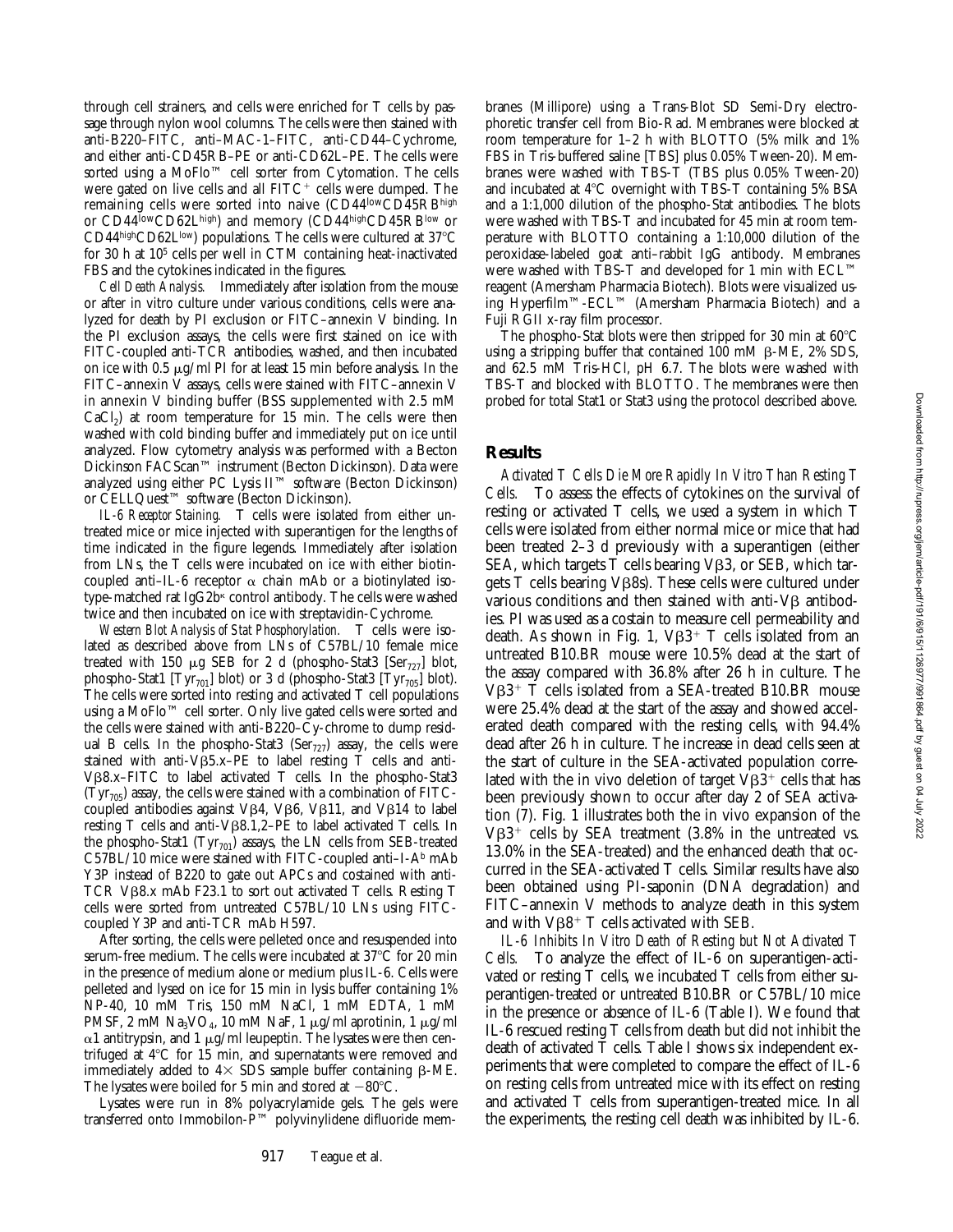

Figure 1. Death of resting and activated T cells in tissue culture. LN T cells isolated from an untreated B10.BR mouse (A and B) or a B10.BR mouse treated with SEA (C and D) were analyzed for death at the start of culture (A and C) and after 26 h in tissue culture (B and D). Cells were stained with FITC–anti-TCR  $V\beta3$  and PI as described in Materials and Methods.

Inhibition of death averaged 39.5% for resting cells isolated from untreated mice, and 30.4% for resting cells isolated from superantigen-treated mice. The activated T cells, isolated from superantigen-treated mice, bearing the target  $TCR V\beta$ ( $V\beta3$  for SEA,  $V\beta8$  for SEB) were unaffected by IL-6 in these assays. Since the nontarget (resting) T cells from the superantigen-treated mice were rescued by IL-6, the insensitivity to IL-6 in the activated T cells could not have been solely mediated by cytokines expressed during activation. Therefore, these data suggest that signaling through the TCR rather than the cytokine milieu in the mouse was the determining factor for loss of IL-6 sensitivity in these survival assays.

Loss of IL-6 sensitivity was not unique to T cells activated in vivo by superantigens. Insensitivity to IL-6 could also be induced in vitro. For example, T cells activated in vitro with PMA and ionomycin were completely insensitive to IL-6 rescue, whereas their death was prevented by IL-2, IL-4, or IL-7 (data not shown). Thus, induction of insensitivity to IL-6 did not depend on a nonlymphoid phenomenon present in animals but not present in tissue culture.

*Sensitivity to Various Cytokines for Survival Depends on Activation of the T Cells.* Although the doses of IL-6 used in Table I were sufficient for death inhibition of resting T cells (16), it is possible that a greater concentration of IL-6 was required for survival of activated T cells. This question is addressed in Fig. 2, in which we assessed the dose–responses of resting and activated T cells to IL-6, IL-2, IL-4, and IL-7. As previously reported, IL-2 was effective at mediating survival of resting T cells only at higher concentrations (50 ng/ml or greater), whereas IL-4 and IL-7 effectively inhibited death of resting T cells at amounts as low as 100–500 pg/ml. Low concentrations of IL-6 also inhibited resting T cell death; however, the percentage of T cells rescued was lower than that rescued by IL-4 and IL-7, suggesting that there was a subpopulation of resting T cells that was IL-6 insensitive before activation.

IL-6 had no rescuing effect on activated T cells even at the highest concentrations added  $(0.5 \mu g/ml$ ; Fig. 2 B). On the other hand the cytokines IL-2, IL-4, and IL-7 were very ef-

**Table I.** *IL-6 Inhibits the Death of Resting but Not Activated T Cells*

|          | Superantigen<br>mouse strain | Time in<br>culture | $IL-6$<br>treatment | <b>Resting T</b><br>cells from<br>untreated<br>mice | Resting T cells<br>from<br>superantigen-<br>treated mice | Activated T cells<br>from superantigen-<br>treated mice |
|----------|------------------------------|--------------------|---------------------|-----------------------------------------------------|----------------------------------------------------------|---------------------------------------------------------|
|          |                              | $\boldsymbol{h}$   |                     | % Dead                                              | % Dead                                                   | % Dead                                                  |
| Exp. 1   | SEA(3 d)                     | 24                 |                     | 40.3                                                | 51.7                                                     | 94.3                                                    |
|          | <b>B10.BR</b>                |                    | $+$                 | 19.3                                                | 31.6                                                     | 95.3                                                    |
| Exp. $2$ | SEA(2 d)                     | 24                 |                     | 46.7                                                | 53.7                                                     | 91.2                                                    |
|          | <b>B10.BR</b>                |                    | $+$                 | 31.5                                                | 39.7                                                     | 94.9                                                    |
| Exp. 3   | SEA(2 d)                     | 34                 |                     | 53.3                                                | 53.5                                                     | 87.4                                                    |
|          | <b>B10.BR</b>                |                    | $+$                 | 32.7                                                | 39.8                                                     | 87.8                                                    |
| Exp. 4   | SEA(3 d)                     | 26                 |                     | 36.8                                                | 41.9                                                     | 94.7                                                    |
|          | <b>B10.BR</b>                |                    | $+$                 | 21.5                                                | 26.6                                                     | 95.8                                                    |
| Exp. 5   | SEA(2 d)                     | 29                 |                     | 67.2                                                | 50.9                                                     | 87.6                                                    |
|          | <b>B10.BR</b>                |                    | $+$                 | 45.6                                                | 33.5                                                     | 93.8                                                    |
| Exp. 6   | SEB(2 d)                     | 27                 |                     | 51.6                                                | ND                                                       | 89.4                                                    |
|          | C57BL/10                     |                    | $^{+}$              | 30.9                                                | ND                                                       | 85.6                                                    |

T cells were isolated from mouse LNs and cultured in vitro for the indicated times in the presence or absence of IL-6. Cell death was analyzed by PI exclusion in experiments (Exp.) 1, 3, 4, and 6. Cell death was analyzed by annexin V staining in experiments 2 and 5. The dose of IL-6 was either 10 or 100 ng/ml in each experiment.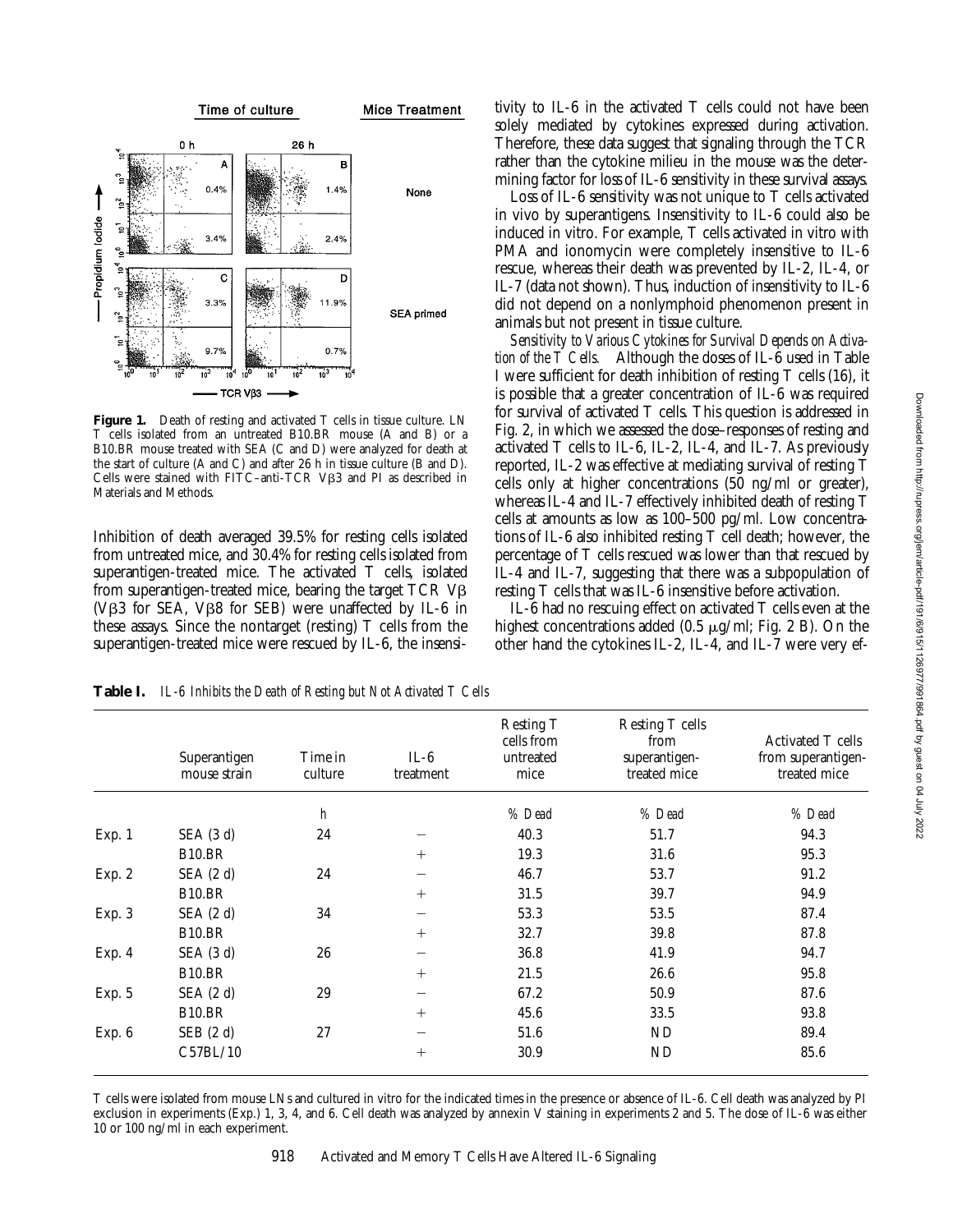fective at inhibiting the death of the activated T cells. These data suggest that the IL-6 insensitivity shown in Table I was not due simply to a requirement for a higher concentration of IL-6 by the activated T cells. These data also illustrate the different regulation of effects of the various cytokines depending on the activation state of the target cell. A higher dose of IL-2 was required to rescue resting cells than to rescue activated T cells. This is presumably due to the upregulation of high affinity IL-2 receptors on activated T cells.

*Resting T Cells Bearing Memory Markers Are Also Insensitive to IL-6 Rescue.* Since there was a subpopulation of resting T cells that was unresponsive to IL-6 (shown in Fig. 2), we were interested in determining if this subpopulation consisted of previously activated T cells. To address this possibility, we sorted naive and memory phenotype T cells from untreated, 6-mo-old BALB/c mice. The markers CD44, CD62L, and CD45RB have all been reported to be useful in discriminating memory from naive T cells (30–32). Memory T cells express higher levels of CD44 and lower levels of both CD62L and CD45RB compared with resting T cells. In Fig. 3, we cul-



**Figure 2.** Reciprocal effects of IL-6– and IL-2–related cytokines on resting and activated T cells. LN T cells were isolated from untreated C57BL/10 mice (A) or from C57BL/10 mice 2 d after intravenous injection with 150 mg SEB (B). T cells were plated with the indicated amounts of cytokines at a density of  $2 \times 10^5$  cells per well in a 96-well plate. After 36 h in culture, the cells were stained for  $V\beta8.1,2$  and analyzed by PI exclusion for cell death as described in Materials and Methods. Cells were plated in duplicate wells and the mean of each duplicate is indicated. This figure shows one of three experiments with similar results.

tured memory and naive T cells in the presence or absence of 10 ng/ml IL-6 for 30 h. Cell survival was assessed in these assays by FITC–annexin V staining as described in Materials and Methods. Fig. 3 A shows that CD44<sup>low</sup>CD45RBhigh (naive) T cells were rescued from apoptosis by IL-4, IL-2, and IL-6. In Fig. 3 B the CD44highCD45RBlow (memory) T cells were not rescued by IL-6, but were rescued by IL-2 and IL-4. When CD44lowCD62Lhigh (naive) T cells were compared with  $CD44$ high $CD62L^{\text{low}}$  (memory) T cells (Fig. 3, C and D), again only the naive T cells were rescued from death by IL-6, whereas IL-2 and IL-4 were capable of rescuing both naive and memory T cells. These results suggest that it is not just the activation state of a T cell, but perhaps the activation history of a T cell, that determines its sensitivity to IL-6 survival signaling. Although we identified a subpopulation of resting T cells (memory cells) that was unresponsive to IL-6, there was still a significant population of IL-6–unresponsive T cells in the naive population. Thus, there may be additional factors that can shut off sensitivity to IL-6. Alternatively, perhaps CD44 and CD45RB or CD62 levels do not define all memory T cells.

We were interested in determining the mechanism by which activated T cells lost sensitivity to IL-6 survival signaling. There were three possibilities. The first possibility was that protein(s) induced after T cell activation interfered with the IL-6 signaling cascades and thus blocked the ability of IL-6 to rescue cells from death. A family of intracellular suppressors of cytokine signaling (SOCS) has recently been described (33–38). Of particular relevance to this paper were the reports demonstrating that SOCS-1 can suppress IL-6 signaling in M1 monocytic leukemia cells (34, 35, 37, 38). The second possibility was that the activated T cells lost expression of IL-6 receptors and were not receiving IL-6 signals at all. Loss of IL-6 receptor expression on T cells activated in vitro, or after long-term cell culture, has been described previously (39, 40). The third possibility was that IL-6 signaling was intact in the activated T cells and simply could not interfere with the mechanism that led to death of the activated cells. Such a hypothesis implies that activated and resting T cells die by different routes.

We addressed these three hypotheses by measuring SOCS-1 mRNA levels, IL-6 receptor expression, and IL-6 receptor signaling (Stat phosphorylation) in resting versus activated T cells.

*Analysis of SOCS Expression in Activated versus Resting T Cells.* We attempted to find out whether SOCS-1 played a role in the suppression of IL-6 signaling in activated T cells. Fig. 4 shows a reverse transcription (RT)-PCR analysis of SOCS-1 mRNA expression in resting and SEA-activated T cells. In this experiment, AD10 TCR transgenic mice were used as a source of T cells. T cells from these mice all express  $TCR V\beta3$  and can therefore be activated with SEA. Like the B10.BR and C57BL/10 mice, only resting and not activated T cells from these mice could be rescued from in vitro death by IL-6 (data not shown). The AD10 mice were injected with 4  $\mu$ g SEA; 47 h after injection total RNA was isolated from spleen and LN T cells, and cDNA was synthesized as described in Materials and Methods. We performed RT-PCR for the indicated cycles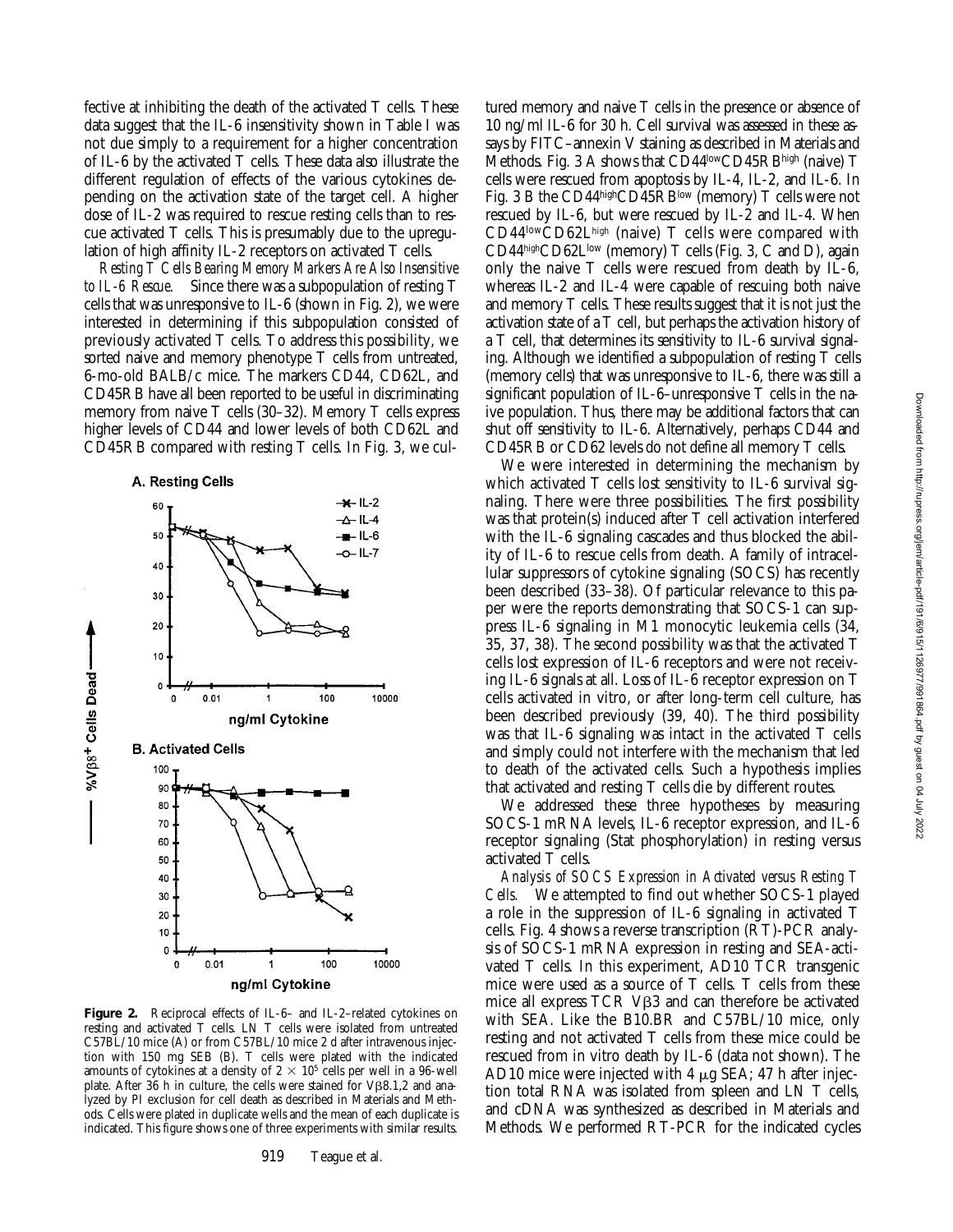

to compare the levels of SOCS-1 and control hypoxanthine phosphoribosyltransferase (HPRT) mRNA expression in T cells from the activated and untreated AD10 mice. Fig. 4 shows that there was not an upregulation of SOCS-1 mRNA expression in the activated T cells. SOCS-1 was expressed in both the resting and activated T cells. The amount of SOCS-1 mRNA by comparison with that of the housekeeping gene, HPRT, was actually slightly higher in the resting than in the activated T cells. We also found SOCS-2 and SOCS-3 to be expressed in both populations (data not shown).

The SOCS data did not disprove the idea that there was active suppression of cytokine signaling, as other SOCS have recently been described and other mechanisms of cytokine receptor signaling downregulation such as STAT masking (41, 42) and induction of the protein inhibitor of activated Stat (PIAS)3 protein (43) have been reported. Instead of pursuing other potential mechanisms of inhibition of receptor signaling, we directly addressed the questions of whether the IL-6 receptor was expressed on activated T cells and, if so, whether it was capable of signaling at all.

*Downregulation of IL-6 Receptor* a *Chain after T Cell Activation.* We used flow cytometry to find out whether loss of sensitivity to IL-6 survival signals correlated with a loss of IL-6 receptor. To do this, T cells were isolated from normal B10.BR mice, or B10.BR mice 2 d after injection of SEA. The cells were stained with anti-V $\beta$ 3 or anti-V $\beta$ 4 antibody and antibody to the IL-6 receptor  $\alpha$  chain. As shown in Fig. 5, the levels of IL-6 receptor  $\alpha$  on some of the VB3<sup>+</sup> T cells were reduced by activation but remained normal on bystander resting  $V\beta4$ <sup>+</sup> T cells. Since resting T cells have a higher expression of both SOCS-1 and IL-6 receptor than do the activated T cells we believe the ratio of SOCS-1 to IL-6 receptor in the two populations to be fairly similar. It seems unlikely to us that the partial downregulation of IL-6 receptor was fully responsible for the complete insensitivity of the activated T cells to IL-6. Therefore, we next addressed the question of whether this level of receptor was capable of signaling in the activated T cells.

Figure 3. IL-6 rescues naive but not memory T cells from death in vitro. Splenic T cells were isolated from untreated BALB/c mice. The cells were sorted into naive and memory populations as described in Materials and Methods. The cells were plated at a density of 10<sup>5</sup> cells per well in a 96-well plate in the presence of medium alone, 20 ng/ml IL-4, 20 ng/ml IL-6, or 200 ng/ml IL-2. Cell death was measured by FITC–annexin V staining after 30 h in culture. (A) Naive  $(CD44^{\text{low}}CD45RB^{\text{high}})$ T cells. (B) Memory (CD44highCD45RBlow) T cells. (C) Naive (CD44lowCD62Lhigh) T cells. (D) Memory (CD44highCD62Llow) T cells. The error bars represent the SD of triplicate wells. This figure represents one of two experiments with similar results.

*IL-6 Induces Phosphorylation of Stat3 in Both Activated and Resting T Cells.* One of the ways that IL-6 signals is via phosphorylation and activation of the kinases Janus kinase (Jak)2 and Tyk2. These kinases in turn phosphorylate Stat3 at Tyr<sub>705</sub> (44, 45). To address whether IL-6 signaled in the activated T cells, we performed phospho-Stat3 Western blots of lysates from resting and activated T cells. LN T cells from SEB-treated mice were sorted into resting and activated populations as described in Materials and Methods. Like unsorted cultures of cells, these cultures showed IL-6 rescue only in the resting and not the activated populations, whereas IL-4 rescued both populations from death (data not shown). Fig. 6 shows that both activated and rest-



**Figure 4.** Activated and resting T cells contain approximately the same amount of SOCS-1 mRNA. AD10 TCR transgenic mice were injected intraperitoneally with 4  $\mu$ g SEA, and LN and spleen T cells were isolated and pooled from either untreated mice or 47-h SEA–treated mice. Total RNA and cDNA were obtained from  $5 \times 10^7$  cells as described in Materials and Methods. RT-PCR was performed with oligos specific for control HPRT or SOCS-1 for the indicated number of cycles. PCR products were separated in a 1.5% agarose gel and analyzed for ethidium bromide intensity using a Nucleovision Imaging Workstation from Nucleotech.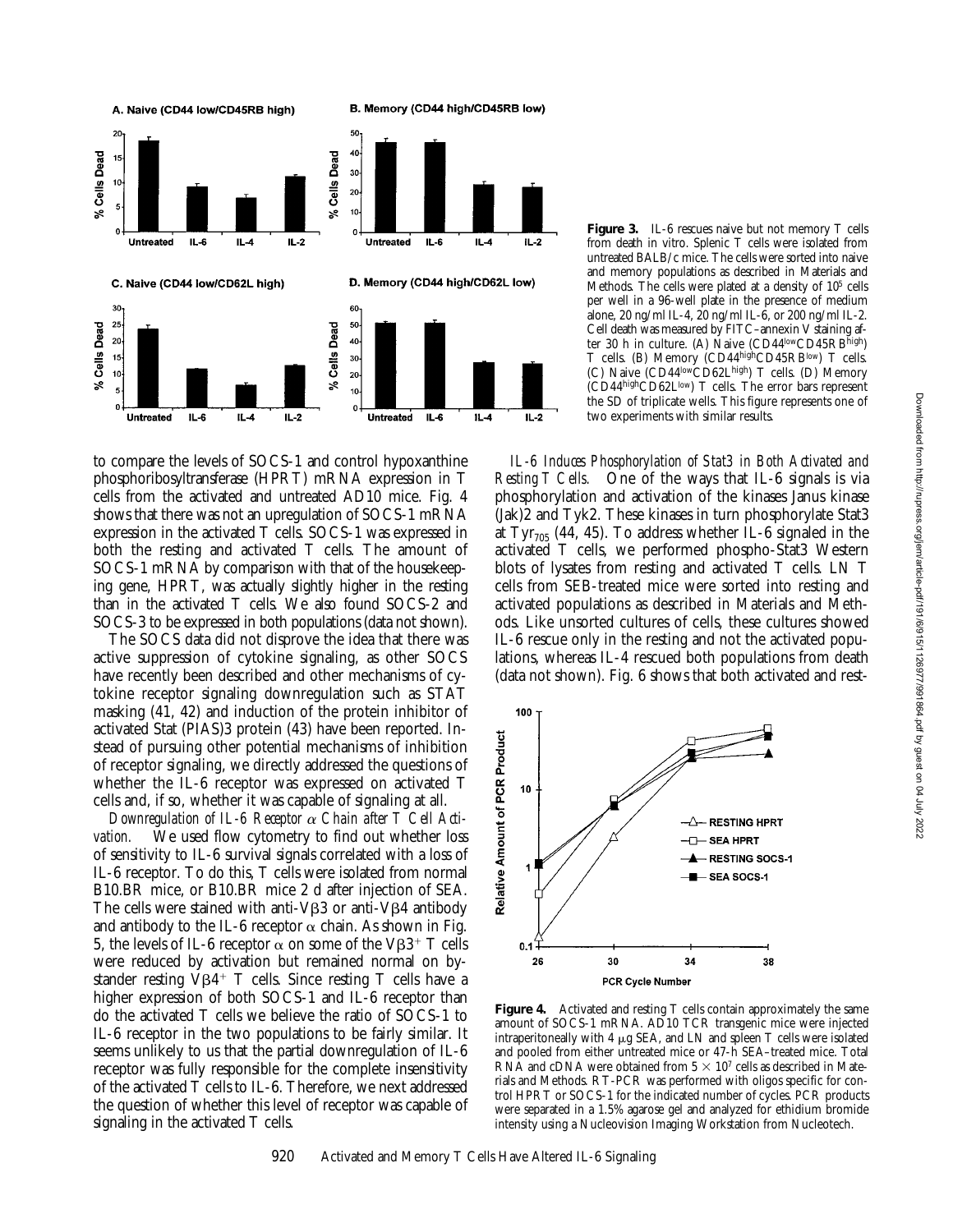

ing T cells phosphorylated Stat3  $Tyr_{705}$  after a 20-min incubation with 10 ng/ml IL-6. Similar levels of total Stat3 were observed in all the lanes after stripping and reprobing of the same blot (Fig. 6, bottom).

Other signaling cascades, besides the Jaks, can be turned on after IL-6 receptor binding. Independent of Stat3,  $Tyr_{705}$ phosphorylation by Jak2 and Tyk2 and subsequent translocation of Stat3 to the nucleus Stat3 can also be phosphorylated on  $\text{Ser}_{727}$ . This latter phosphorylation event is believed to be mediated by a mitogen-activated protein kinase–independent serine kinase (46). We show in Fig. 7 that both resting and activated T cells phosphorylated Stat3 on  $\text{Ser}_{727}$  after a 20-min exposure to 100 ng/ml IL-6, and thus this signaling cascade, like that involved in the tyrosine phosphorylation of Stat3, was apparently intact in the activated T cells. Fig. 7 (bottom) shows that similar levels of total Stat3 were present in all the lanes of the blot.

*Inhibition of IL-6–induced Stat1 Phosphorylation in Activated T Cells.* Another DNA-binding protein known to be phosphorylated in response to IL-6 is Stat1 (43, 47–50). We addressed whether Stat1 signaling was also intact in the activated T cells by performing anti–phospho Stat1 Western blots. LN T cells from untreated or SEB-treated mice were sorted into resting and activated populations, as



**Figure 6.** IL-6 induced phosphorylation of Stat3 at Tyr<sub>705</sub> in both activated and resting T cells. T cells from C57BL/10 LNs were sorted into resting  $(V\beta4,6,11,14)$  and activated  $(V\beta8)$  as described in Materials and Methods. Cells were treated with 10 ng/ml IL-6 or medium

alone for 20 min and lysed. Each lane contains  $2.5 \times 10^6$  cell equivalents. The top panels show the anti-phospho-Stat3 (Tyr<sub>705</sub>) blot (P-Tyr Stat3). The bottom panels show the total Stat3 in each lane after stripping and reprobing. This is one of three experiments with similar results.

**Figure 5.** Activated T cells bear  $\sim$  50% fewer IL-6 receptors than resting T cells. LN T cells were isolated from an untreated (A and C) or SEA-treated (B and D) B10.BR mouse. The mouse was injected with  $1 \mu$ g of SEA intraperitoneally 3 d before harvest of LNs. T cells were stained with anti- $V\beta$ 4-FITC, anti-V $\beta$ 3-FITC, and either anti-IL-6 receptor  $\alpha$ -biotin or control IgG2b<sup> $\kappa$ </sup>-biotin mAb followed by streptavidin-CyChrome as described in Materials and Methods. The IL-6 receptor  $\alpha$  histograms are shown in white and the control mAb histograms are shown in black. The values above each histogram represent the median fluorescence intensities. A and B show the receptor stains of cells gated on  $V\beta3+T$  cells; C and D show the receptor stains of the  $V\beta4+T$  cells. This is one of nine separate experiments that showed downregulation of IL-6 receptor  $\alpha$  after T cell activation.

described in Materials and Methods. Fig. 8 shows the levels of Stat1 phosphorylation and total Stat1 for the activated and resting T cells after a 20-min exposure to 10 ng/ml IL-6 or medium alone. There was no phosphorylation seen in either population in the absence of IL-6 treatment, but very significant phosphorylation seen in the resting T cells treated with IL-6. Interestingly, the IL-6–induced Stat1 phosphorylation in the activated T cells was reduced to a barely detectable level. This result suggests that there is active inhibition of IL-6–mediated Stat1 signaling after T cell activation. Preliminary experiments show that this reduction in Stat1 phosphorylation after IL-6 exposure is also true for memory T cells (data not shown).

Since the activated T cells bear lower levels of IL-6 receptor, it was possible that Stat1 phosphorylation was simply delayed in response to IL-6 in activated T cells compared with their resting counterparts. To test this, we examined Stat1 and Stat3 phosphorylation in resting and activated T cells 2 h after addition of IL-6 (Fig. 9). As before, Stat1 was much less phosphorylated in activated than resting T cells 20 min after addition of IL-6. In fact, no phosphorylated Stat1 could be detected in either type of cell 2 h after addition of IL-6. In contrast, Stat3 was well phosphorylated in both types of cell 20 min after IL-6 addition.



**Figure 7.** IL-6 induced phosphorylation of Stat3 at Ser $_{727}$  in both activated and resting T cells. T cells from C57BL/10 LNs were sorted into resting  $(V\beta5)$ and activated  $(V\beta8)$  as described in Materials and Methods. Cells were treated with 100 ng/ml IL-6 or medium alone for 20 min and lysed. Each lane contains  $6 \times 10^5$ cell equivalents. The top show

the anti-phospho-Stat3 (Ser<sub>727</sub>) blot (P-Ser Stat3). The bottom panels show the total Stat3 in each lane after stripping and reprobing. This is one of three experiments with similar results.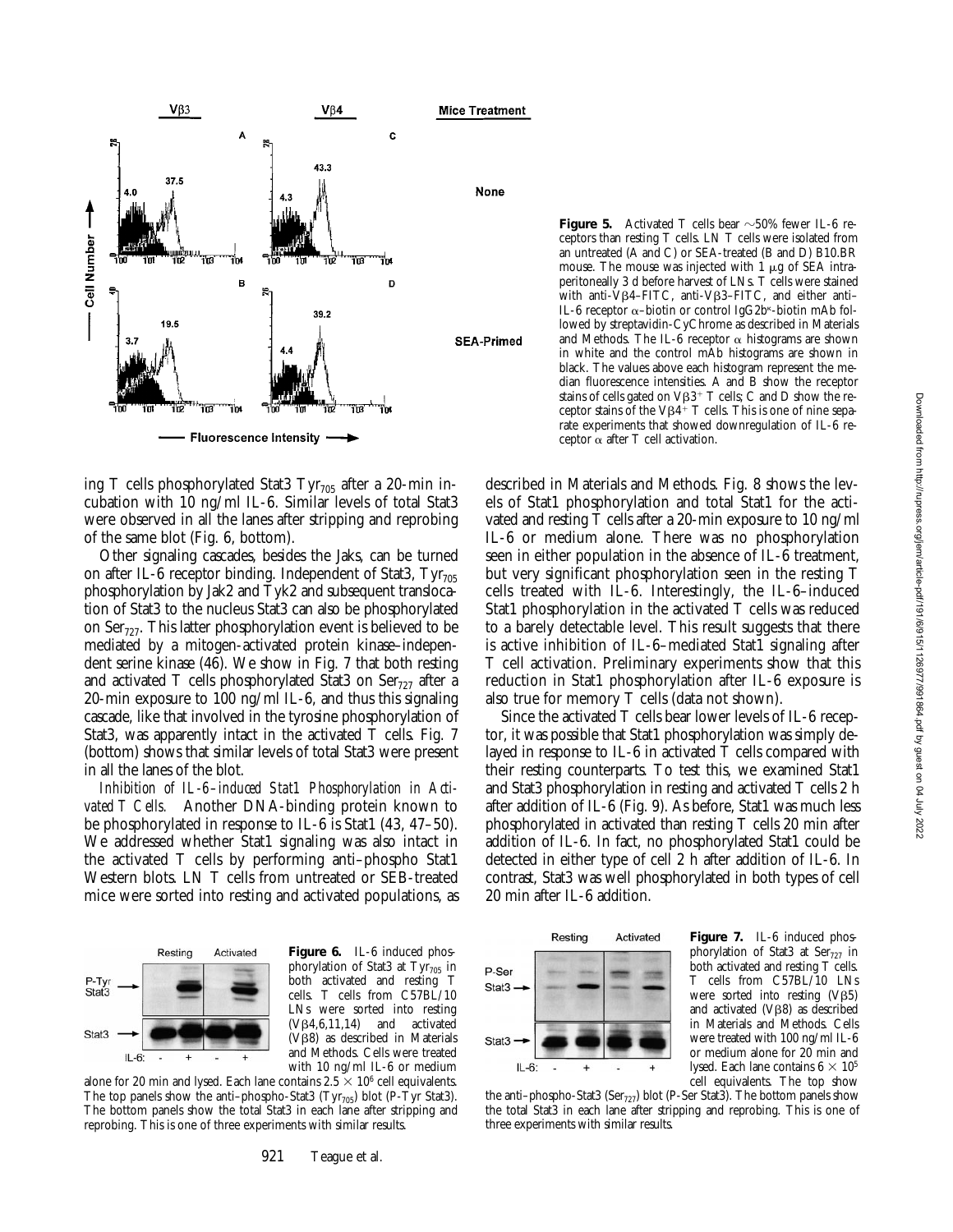#### **Discussion**

The fact that T cells die in vitro at a much faster rate than in vivo suggests that there are survival factors in vivo that are absent in standard tissue culture medium. Several extracellular and intracellular factors have been identified that are capable of blocking or delaying apoptosis of T cells in vitro (16, 17, 19, 23, 25, 51–53). Engagement of CD28 or any one of multiple cytokines can prevent or delay the death of T cells after activation. Several cytokines have also been reported to prolong survival of resting T cells in vitro. Although sufficient for survival in vitro, it is still unclear whether any of these factors are necessary for the survival of activated or resting T cells in vivo. It is likely that in vivo a T cell integrates multiple survival and death signals in its decision to proliferate, differentiate, survive, or die.

We previously showed that T cells activated in the presence of a proinflammatory environment induced by LPS were protected from deletion (18). Although the LPS effect on the activated T cells was indirectly mediated by the proinflammatory cytokines IL-1 $\alpha$  and TNF- $\alpha$  it was unclear whether the direct mediators of T cell survival were soluble or cell bound in this system. We previously reported that IL-6 produced by endothelial cells was a survival factor for resting T cells (16). Since IL-6 is a proinflammatory cytokine, we were interested in its effects on activated T cells. We show in this paper that IL-6 could rescue only naive resting T cells and was ineffective at promoting survival of activated T cells or T cells bearing memory markers. Thus, the IL-6 effect is unlike the effect of the IL-2 family of cytokines (IL-2, IL-4, IL-7, and IL-15), which does rescue activated T cells (19, 51) and memory T cells (Fig. 3).

It is possible that these effects of IL-6 were not due to direct action of IL-6 on resting T cells, but rather due to induction by IL-6 of another molecule that itself was responsible for the differential survival of resting versus activated T cells. However, we do not think this is the case for several reasons. First, the IL-6 helped purified resting T



cells survive. Therefore, if the effects of IL-6 were mediated by a second molecule, this would have had to be induced by IL-6 on resting T cells. Second, as shown earlier and discussed below, survival of resting versus activated T cells was accompanied by differential phosphorylation of Stat1, a signal transduction protein known to be affected by the IL-6 receptor. Third, one of the best-characterized factors induced by IL-6 is IL-4 (39). Although IL-4 is a survival factor for resting T cells, it also, unlike IL-6, acts as such for activated T cells. Moreover, we have shown that IL-6 is a survival factor for resting T cells from IL-4 knockout mice. Therefore, we do not believe the effects of IL-6 reported here are secondary to induction by IL-6 of some other factor.

We addressed whether the loss of sensitivity to IL-6 was restricted to the T cells that engaged antigen. We found that bystander resting T cells, isolated from the same mouse as the activated T cells, were rescued by IL-6. These data strongly suggested that engagement of the TCR was required for the mechanism driving the IL-6 insensitivity, and that cytokines or upregulated adhesion molecules after T cell activation in the mouse were insufficient to promote the IL-6 insensitivity.

A lot is known about signaling via the IL-6 receptor. The binding of the IL-6 receptor  $\alpha$  chain to IL-6 initiates association with gp130 (the IL-6 receptor signaling subunit) to form an IL-6–specific signaling complex on the cell surface. After homodimerization and phosphorylation of gp130, there is recruitment and activation of several kinases that in turn phosphorylate and activate DNA binding proteins such as the Stats (47, 54). IL-6 signaling is known to be mediated by the tyrosine kinases Jak1, Jak2, and Tyk2, as well as serine kinases (45, 47, 55). The activation of these kinases leads to phosphorylation of Stat1 on Tyr<sub>701</sub> (47–50, 56) and phosphorylation of Stat3 on both  $\text{Ty}_{705}$  and  $\text{Ser}_{727}$  (46, 55–58). Immediately after phosphorylation, the Stat proteins form either homodimers or heterodimers and translocate to the nucleus where they bind DNA and drive transcription (47). Inhibition of IL-6 receptor signaling at any step before phosphorylation of either Stat1 or Stat3 could result in the inhibition of all or some of the IL-6 effects on a cell.

With this information in mind, we tested whether IL-6 fails to prevent the death of activated T cells because of a defect in its signaling pathway in these cells. Activated T cells bore about half the number of IL-6 receptors per cell than resting T cells. However, we do not think this was re-

Figure 8. IL-6-induced phosphorylation of Stat1 at Tyr<sub>701</sub> was inhibited in the activated T cells by comparison with resting T cells. T cells from C57BL/10 LNs were sorted into resting and activated populations as described in Materials and Methods. Cells were treated with 10 ng/ml IL-6 or medium alone for 20 min and lysed. Each lane contains  $2 \times 10^6$ cell equivalents. The top panels show the anti-phospho-Stat1( $Tyr_{701}$ ) blot (P-Tyr Stat1). The bottom panels show the total Stat1 in each lane after stripping and reprobing. The arrows indicate the larger and smaller forms of Stat1 that are recognized by these antibodies. This is one of three experiments with similar results.



**Figure 9.** Activation of T cells does not lead to delayed Stat1  $(Tyr_{701})$ phosphorylation. Resting (Rest) and activated (Act) T cells were prepared and analyzed as described in the legends to Figs. 7 and 8 except that the cells were harvested after 20 min or 2 h incubation in IL-6.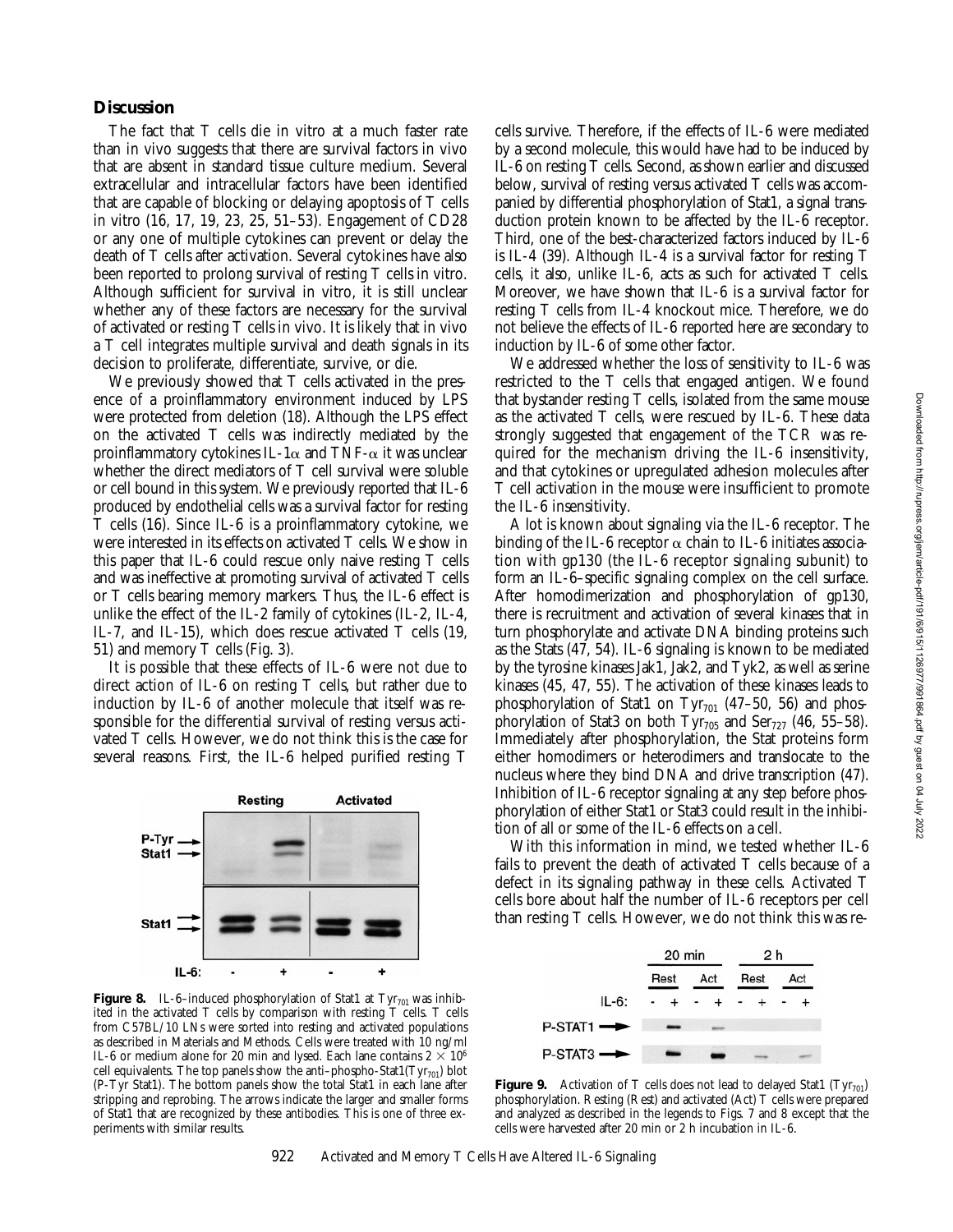sponsible for the failure of IL-6 to rescue activated cells because IL-6 binding induced the phosphorylation of Stat3 on both Tyr  $_{705}$  and Ser<sub>727</sub> in both activated and resting T cells. Thus, the receptor on activated cells could deliver signals effectively.

Notably, engagement of IL-6 failed to induce phosphorylation of Stat1 tyrosines in activated T cells, whereas this phosphorylation occurred efficiently in resting T cells. This failure was not due to loss of Stat1 protein, and was thus caused by a real difference in signaling via the IL-6 receptor in activated T cells. The loss of Stat1 phosphorylation would prevent the transcription of genes that require Stat1 homodimer or Stat1/Stat3 heterodimer binding, but leave genes induced by Stat3 alone or in combination with other binding proteins intact. Thus, Stat1-induced genes are probably required for IL-6–mediated T cell survival. It is interesting to consider this result in light of our recent finding that type 1 IFNs slow the rates of death of activated but not resting T cells (59). As type 1 IFNs also induce Stat1 phosphorylation, perhaps T cell death can be slowed by some combination of signaling by Stat1 and another, unknown factor(s) which is induced in resting T cells by IL-6 and in activated T cells by type 1 IFNs.

Mechanisms of IL-6 receptor signaling downregulation such as Stat masking (41, 42), induction of the PIAS1 (60) and PIAS3 proteins (46), and the SOCS family of Jak binders (33–38) have been recently described. The Stat masking and PIAS mechanisms of inhibition do not prevent the phosphorylation of Stats, whereas the SOCS inhibitors do. SOCS-1 has been reported to be an effective inhibitor of IL-6–induced Stat phosphorylation in a myeloid leukemia cell line and was shown to be upregulated by several cytokines (35, 37, 38). We are interested in determining whether SOCS-1 induction after T cell activation was responsible for the lack of IL-6–mediated survival or Stat1 phosphorylation in the activated T cells.

We did not find an induction of SOCS-1 mRNA after T cell activation. SOCS-1 was expressed in the T cells even before activation and could not be ruled out as a potential mediator of the insensitivity to IL-6 signaling found in many of the resting T cells. It is also possible that the functional regulation of these SOCS proteins is posttranscriptional or posttranslational. Currently, we are investigating the possibility that a SOCS-like inhibitor is recruited to one of the IL-6 receptor–associated Jaks after T cell activation. The selective inhibition of Stat1 signaling in the activated cells may be due to a lack of activation or recruitment of some but not all of the Jaks normally associated with gp130. This type of inhibition would allow recruitment and activation of some Stat proteins but not others.

In sum, these results suggest that some aspects of the IL-6 receptor are unaffected by T cell activation, whereas at least one signaling pathway is lost. This suggests that T cell activation leaves the T cells able to go through some, but not all, of the differentiative processes associated with IL-6. This is consistent with previous reports showing that IL-6 can induce differentiation of activated  $CD8^+$  T cells into cytotoxic T cells  $(61-64)$ , can promote activated CD4<sup>+</sup> cell differentiation to the Th2 phenotype (39), and with the data shown here, cannot promote the survival of activated T cells.

A probable teleological reason for the lack of IL-6 rescue of activated cells is to provide selective protection of nonspecific T cells during antigen-driven cell death in vivo. Many activated T cells die during immune responses to antigen, perhaps to avoid accumulation of once useful but now functionless cells, or to prevent shock during a second exposure to the same antigen. Insensitivity to IL-6 may contribute to the loss of activated cells, as their death would not be prevented by this cytokine. Naive T cells may depend on IL-6 for maintenance of survival in specific environments in vivo such as spleen, LNs, or during travel through the circulatory system. Many cell types, such as endothelial cells and fibroblasts, constitutively secrete low levels of IL-6, thus providing resting T cells with plenty of opportunities to engage IL-6 (16, 65–68).

We thank Ella Kushnir and Chris Brown for typing the AD10 mice. We thank Anne Mette Buhl for assisting with the Western blots, and Dr. John Cambier for advice on cytokine signaling.

This work was supported by US Public Health Service grants AI17134, AI18785, and AI22295.

*Submitted: 21 October 1999 Revised: 28 December 1999 Accepted: 7 January 2000 Released online: 13 March 2000*

#### **References**

- 1. McDonagh, M., and E.B. Bell. 1995. The survival and turnover of mature and immature CD8 T cells. *Immunology.* 84: 514–520.
- 2. Tough, D.F., and J. Sprent. 1995. Life span of naive and memory T cells. *Stem Cells.* 13:242–249.
- 3. Tough, D.F., and J. Sprent. 1994. Turnover of naive- and memory-phenotype T cells. *J. Exp. Med.* 179:1127–1135.
- 4. Sprent, J. 1994. T and B memory cells. *Cell.* 76:315–322.
- 5. von Boehmer, H., and K. Hafen. 1993. The life span of naive a/b T cells in secondary lymphoid organs. *J. Exp. Med.* 177: 891–896.
- 6. Kawabe, Y., and A. Ochi. 1991. Programmed cell death and extrathymic reduction of  $V\beta8+CD4+T$  cells in mice tolerant to *Staphylococcus* enterotoxin B. *Nature.* 349:245–248.
- 7. McCormack, J.E., J.E. Callahan, J. Kappler, and P. Marrack. 1993. Profound deletion of mature T cells in vivo by chronic exposure to exogenous superantigen. *J. Immunol.* 150: 3785–3792.
- 8. Radvanyi, L.G., G.B. Mills, and R.G. Miller. 1993. Religation of the T cell receptor after primary activation of mature T cells inhibits proliferation and induces apoptotic cell death. *J. Immunol.* 150:5704–5715.
- 9. Kabelitz, D., T. Pohl, and K. Pechhold. 1993. Activationinduced cell death (apoptosis) of mature peripheral T lymphocytes. *Immunol. Today.* 14:338–339.
- 10. Ucker, D.S., J.D. Ashwell, and G. Nickas. 1989. Activationdriven T cell death. I. Requirements for de novo transcription and translation and association with genome fragmentation. *J. Immunol.* 143:3461–3469.
- 11. Singer, G.G., and A.K. Abbas. 1994. The Fas antigen is involved in peripheral but not thymic deletion of T lymphocytes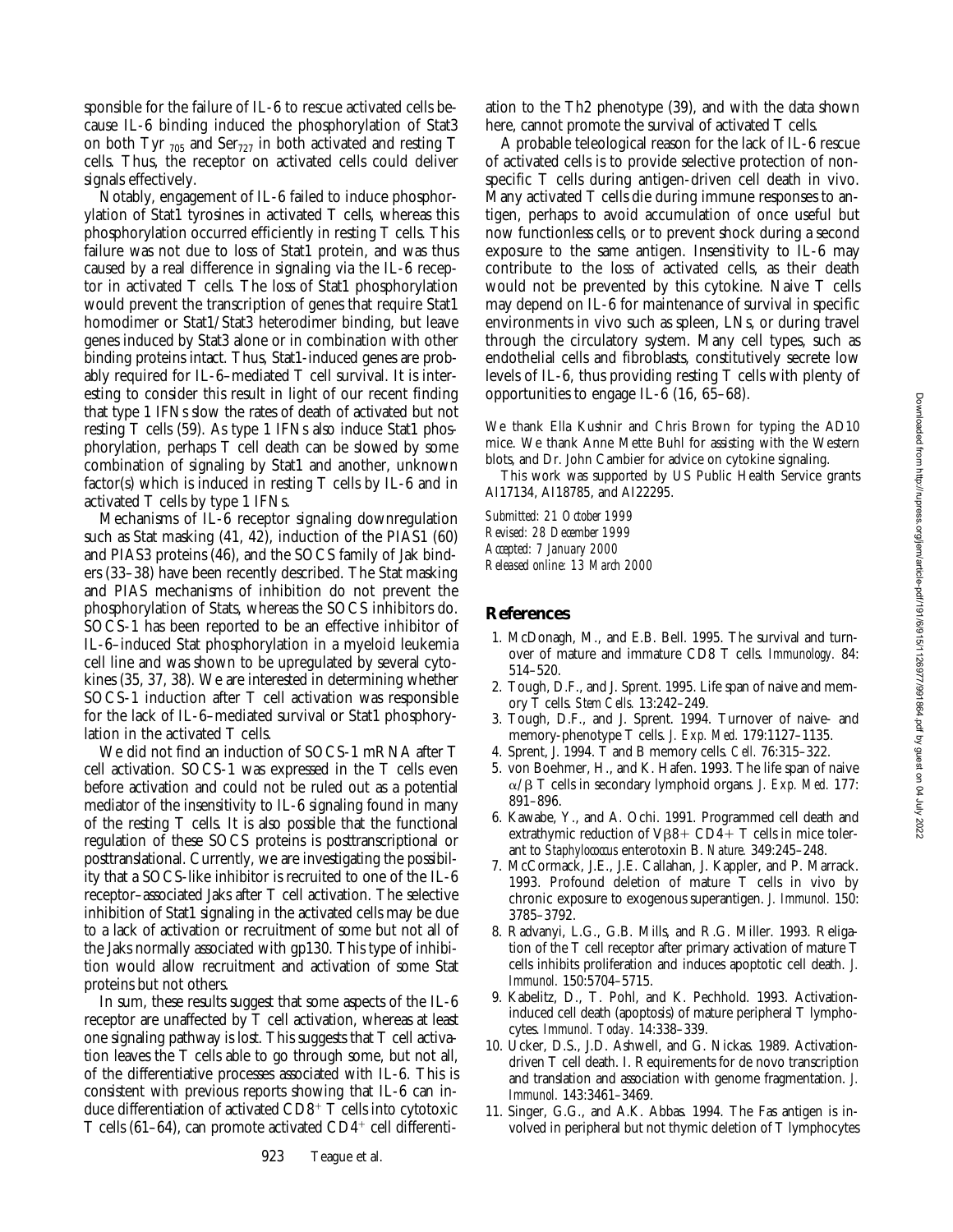- cells by tumor necrosis factor. *Nature.* 377:348–351. 13. Duke, R.C., and J.J. Cohen. 1986. IL-2 addiction: withdrawal of growth factor activates a suicide program in dependent T cells. *Lymphokine Res.* 5:289–299.
- 14. Dhein, J., H. Walczak, C. Baumler, K. Debatin, and P.H. Krammer. 1995. Autocrine T-cell suicide mediated by APO-1/(Fas/CD95). *Nature.* 373:438–441.
- 15. Colotta, F., N. Polentarutti, M. Sironi, and A. Mantovani. 1992. Expression and involvement of c-fos and c-jun protooncogenes in programmed cell death induced by growth factor deprivation in lymphoid cell lines. *J. Biol. Chem.* 267: 18278–18283.
- 16. Teague, T.K., P. Marrack, J. Kappler, and A.T. Vella. 1997. IL-6 rescues resting mouse T cells from apoptosis. *J. Immunol.* 158:5791–5796.
- 17. Vella, T., T.K. Teague, J. Ihle, J. Kappler, and P. Marrack. 1997. IL-4 or IL-7 prevents the death of resting T cells: Stat6 is probably not required for the effect of IL-4. *J. Exp. Med.* 186:325–330.
- 18. Vella, A.T., J.E. McCormack, P.S. Linsley, J.W. Kappler, and P. Marrack. 1995. Lipopolysaccharide interferes with the induction of peripheral T cell death. *Immunity.* 2:261–270.
- 19. Vella, A.T., S. Dow, T. Potter, J. Kappler, and P. Marrack. 1998. Cytokine-induced survival of activated T cells in vitro and in vivo. *Proc. Natl. Acad. Sci. USA.* 95:3810–3815.
- 20. Hildeman, D.A., T. Mitchell, T.K. Teague, P. Henson, B.J. Day, J. Kappler, and P.C. Marrack. 1999. Reactive oxygen species regulate activation-induced T cell apoptosis. *Immunity.* 10:735–744.
- 21. Takeda, S., H.-R. Rodewald, H. Arakawa, H. Bluethmann, and T. Shimizu. 1996. MHC class II molecules are not required for survival of newly generated  $CD4+T$  cells, but affect their long-term life span. *Immunity.* 5:217–228.
- 22. Kirberg, J., A. Berns, and H. von Boehmer. 1997. Peripheral T cell survival requires continual ligation of the T cell receptor to major histocompatibility complex–encoded molecules. *J. Exp. Med*. 186:1269–1275.
- 23. Agea, E., O. Bistoni, P. Bini, G. Migliorati, I. Nicoletti, G. Bassotti, C. Riccardi, A. Bertotto, and F. Spinozzi. 1995. Costimulation of CD3/TcR complex with either integrin or nonintegrin ligands protects  $CD4+$  allergen-specific T-cell clones from programmed cell death. *Allergy.* 50:677–682.
- 24. Boise, L.H., A.J. Minn, C.H. June, T. Lindsten, and C.B. Thompson. 1995. Growth factors can enhance lymphocyte survival without committing the cell to undergo cell division. *Proc. Natl. Acad. Sci. USA.* 92:5491–5495.
- 25. Boise, L.H., A.J. Minn, P.J. Noel, C.H. June, M.A. Accavitti, T. Lindsten, and C.B. Thompson. 1995. CD28 costimulation can promote T cell survival by enhancing the expression of Bcl-XL. *Immunity.* 3:87–98.
- 26. Cohen, D.J., Y. Tian, B.S. Ooi, and P.A. Henkart. 1996. Differential effects of costimulator signals and interleukin-2 on T cell receptor-mediated cell death of resting and activated CD41 murine splenic T cells. *Transplant.* 61:486–491.
- 27. Lenardo, M.J. 1991. Interleukin-2 programs mouse  $\alpha\beta$  T lymphocytes for apoptosis. *Nature.* 353:858–861.
- 28. Mitchell, T., J. Kappler, and P. Marrack. 1999. Bystander virus infection prolongs activated T cell survival. *J. Immunol.* 162: 4527–4535.
- 29. Julius, M.H., E. Simpson, and L. Herzenberg. 1973. A rapid

method for the isolation of functional thymus-derived murine lymphocytes. *Eur. J. Immunol.* 3:645–649.

- 30. Ernst, D.N., W.O. Weigle, D.J. Noonan, D.N. McQuitty, and M.V. Hobbs. 1993. The age-associated increase in IFNgamma synthesis by mouse  $CD8+T$  cells correlates with shifts in the frequencies of cell subsets defined by membrane CD44, CD45RB, 3G11, and MEL-14 expression. *J. Immunol.* 151: 575–587.
- 31. Jung, T.M., W.M. Gallatin, I.L. Weissman, and M.O. Dailey. 1988. Down-regulation of homing receptors after T cell activation. *J. Immunol*. 141:4110–4117.
- 32. Kelly, K., K. Shortman, and R. Scollay. 1988. The surface phenotype of activated T lymphocytes. *Immunol. Cell Biol*. 66: 297–306.
- 33. Hilton, D.J., R.T. Richardson, W.S. Alexander, E.M. Viney, T.A. Willson, N.S. Sprigg, R. Starr, S.E. Nicholson, D. Metcalf, and N.A. Nicola. 1998. Twenty proteins containing a C-terminal SOCS box form five structural classes. *Proc. Natl. Acad. Sci. USA.* 95:114–119.
- 34. Ohya, K.i., S. Kajigaya, Y. Yamashita, A. Miyazato, K. Hatake, Y. Miura, U. Ikeda, K. Shimada, K. Ozawa, and H. Mano. 1997. SOCS-1/JAB/SSI-1 can bind to and suppress Tec protein-tyrosine kinase. *J. Biol. Chem.* 272:27178–27182.
- 35. Starr, R., T.A. Willson, E.M. Viney, L.J. Murray, J.R. Rayner, B.J. Jenkins, T.J. Gonda, W.S. Alexander, D. Metcalf, N.A. Nicola, and D.J. Hilton. 1997. A family of cytokine-inducible inhibitors of signalling. *Nature.* 387:917–921.
- 36. Minamoto, S., K. Ikegame, K. Ueno, M. Narazaki, T. Naka, H. Yamamoto, T. Matsumoto, H. Saito, S. Hosoe, and T. Kishimoto. 1997. Cloning and functional analysis of new members of STAT induced STAT inhibitor (SSI) family: SSI-2 and SSI-3. *Biochem. Biophys. Res. Commun.* 237:79–83.
- 37. Naka, T., M. Narazaki, M. Hirata, T. Matsumoto, S. Minamoto, A. Aono, N. Nishimoto, T. Kajita, T. Taga, K. Yoshizaki, et al. 1997. Structure and function of a new STATinduced STAT inhibitor. *Nature.* 387:924–929.
- 38. Endo, T.A., M. Masuhara, M. Yokouchi, R. Suzuki, H. Sakamoto, K. Mitsui, A. Matsumoto, S. Tanimura, M. Ohtsubo, H. Misawa, et al. 1997. A new protein containing an SH2 domain that inhibits JAK kinases. *Nature.* 387:921–924.
- 39. Rincon, M., J. Anguita, T. Nakamura, E. Fikrig, and R.A. Flavell. 1997. Interleukin (IL)-6 directs the differentiation of IL-4–producing CD4<sup>1</sup> T cells. *J. Exp. Med*. 185:461–469.
- 40. Coulie, P.G., M. Stevens, and J. Van Snick. 1989. High and low affinity receptors for murine interleukin 6. *Eur. J. Immunol.* 19:2107–2114.
- 41. Rayanade, R.J., M.I. Ndubuisi, J.D. Etlinger, and P.B. Sehgal. 1998. Regulation of IL-6 signaling by p53: STAT3- and STAT5-masking in p53-Val135-containing human hepatoma Hep3B cell lines. *J. Immunol.* 161:325–334.
- 42. Rayanade, R.J., K. Patel, M. Ndubuisi, S. Sharma, S. Omura, J.D. Etlinger, R. Pine, and P.B. Sehgal. 1997. Proteasomeand p53-dependent masking of signal transducer and activator of transcription (STAT) factors. *J. Biol. Chem.* 272:4659–4662.
- 43. Chung, C.D., J. Liao, B. Liu, X. Rao, P. Jay, P. Berta, and K. Shuai. 1997. Specific inhibition of Stat3 signal transduction by PIAS3. *Science.* 278:1803–1805.
- 44. Zhong, Z., Z. Wen, and J.E. Darnell, Jr. 1994. Stat3: a STAT family member activated by tyrosine phosphorylation in response to epidermal growth factor and interleukin-6. *Science.* 264:95–98.
- 45. Ihle, J.N. 1995. The Janus protein tyrosine kinase family and its role in cytokine signaling. *Adv. Immunol.* 60:1–35.